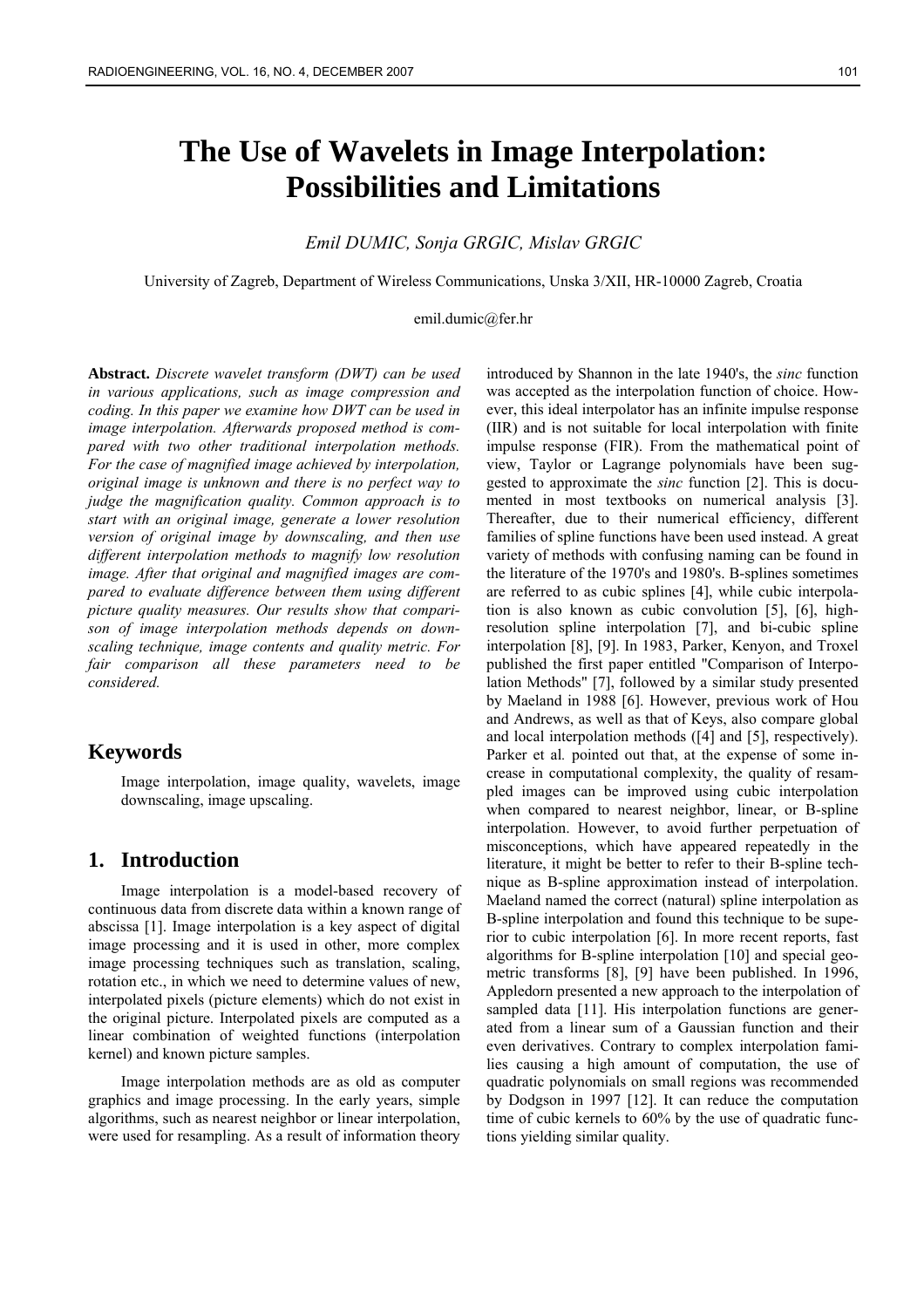In the 1990s, wavelet transforms were successfully used in many fields in image processing due to the two main properties of wavelets: admissibility and regularity conditions [13]. There have been some attempts to interpolate images in the wavelet domain. Image interpolation could be studied using wavelet multiresolution analysis (MRA) framework. In MRA, a high-resolution image can be decomposed into a low-resolution image (also called approximation coefficients) and three wavelet detail images with horizontal, vertical and diagonal edge information at each scale. For image enlargement, the given image is considered to be the low-resolution image of a larger image. The principal objective is to predict the highresolution image details, i.e. horizontal, vertical and diagonal coefficients. Some approaches were proposed for the prediction. For examples, Chang and Carey et al. [14], [15] proposed methods using Mallat's wavelet transform modulus maxima theory [16]; Huang and Chang's approach [17] uses multilayer perceptron (MLP) from neural networks; Kinebuchi et al. [18] use Hidden Markov Trees (HMT) to predict the coefficients at finer scales. However, the method based on the HMT requires a computationally exhaustive training procedure to estimate the parameters. The HMT-based methods have been further developed not to require any training data set [19]. Zhu et al. [20] propose a statistical estimation scheme. Wavelet-based image interpolation approaches perform well in the non-edge areas because of the excellent approximation ability of wavelet transform [21]. In [22] the method proposed in [23] was treated in detail. The proposed method attempts to capture and preserve sharp variations by characterizing edge points using wavelets.

In this paper we propose simple algorithm for image interpolation based on DWT. We compute interpolated picture using resolution transformation, first downscaling and then upscaling. Afterwards original and interpolated picture, which are of the same sizes, are compared using different picture quality measures. It will be shown how the process of achieving lower resolution image, using different interpolation methods, affects picture quality. The paper is organized as follows: section 2 describes short outline of wavelet decomposition and reconstruction. In section 3 different methods for image interpolation and image quality measures used in this paper are explained. In section 4 picture quality results for different downscaling and upscaling techniques are compared and presented. Section 5 draws the conclusion.

# **2. Discrete Wavelet Transform**

Discrete wavelet transform (DWT) refers to wavelet transforms for which the wavelets are discretely sampled. This can be done with multiresolution analysis [13].

Multiresolution analysis allows us to decompose a signal into approximations and details. These coefficients can be computed using various bank filters such as Daubechies, Coiflets or biorthogonal filters [24-27].

Suppose we have one dimensional input signal  $x(t)$ . It can be decomposed into approximation and detail coefficients of the first level. Then we can also decompose approximation coefficients at the first level further into approximation and detail coefficients at the second level. This can be expressed:

$$
x(t) = \sum_{k} cA_0(k)\phi_{j,k}(t) = \sum_{k} cA_1(k)\phi_{j-1,k}(t) + \sum_{k} cD_1(k)\omega_{j-1,k}(t)
$$
(1)

where  $cA_0$  are approximation coefficients at scale index *j*,  $cA_1$  approximation coefficients and  $cD_1$  detail coefficients at scale index *j*-*l* (analysis).  $\varphi_{j,k}(t)$  and  $\omega_{j,k}(t)$  are wavelet bases. These bases are used to decompose input signal. Because wavelets and scales at each index level are orthogonal, it can be shown [13] that coefficients  $cA_1$  and  $cD_1$  can be expressed as:

$$
cA_1(k) = \sum_{n} h_0(n - 2k)cA_0(n)
$$
  
\n
$$
cD_1(k) = \sum_{n} h_1(n - 2k)cA_0(n)
$$
\n(2)

Expressions (2) look like convolution, but there is a downsampling involved (by factor 2).  $h_0$  and  $h_1$  are accordingly scaling and wavelet filters. The decomposition of a signal into an approximation and a detail can be reversed. Similar expressions like (2) can be used, but we have to use upsampling and quadrature mirror filters (QMF filters).

In image transform, we have 2 dimensions. Thus, we need to extend our analysis of decomposition and reconstruction in two dimensions. We may do decomposition with separable wavelet transform, which is in fact one dimensional convolution with subsampling by factor 2 along the rows and columns of image. Reconstruction is done reversely. This means upsampling by 2 and then convolution along the rows and columns. Decomposition and reconstruction at level *j* are shown in Fig. 1.



**Fig. 1.** Wavelet decomposition and reconstruction.

In Fig. 1 *L* is lowpass analysis filter (from scaling function), *H* highpass analysis filter (from wavelet function), *L'* and *H'* lowpass and highpass reconstruction filters, *a* approximation coefficients, *d* detail coefficients and *↓2* and *↑2* downsampling and upsampling by factor 2.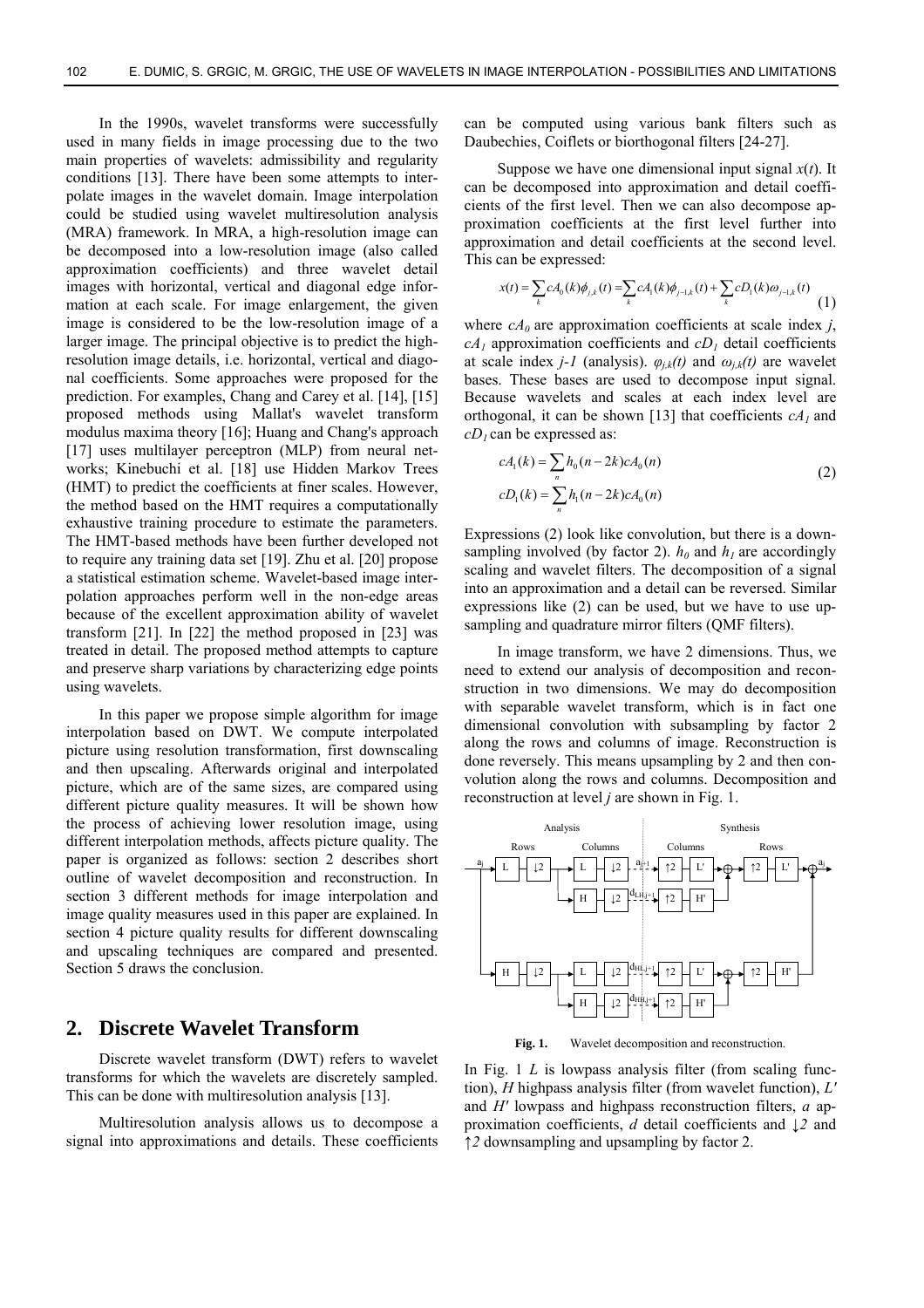Our research shows that reconstruction filter (mirror lowpass filter) can be used for image magnification and analysis filter (lowpass filter) for image minification. Wavelet filters have good interpolation properties, because of their design and fractal nature.

Firstly we presume that  $a_i$  is original image. We downscale it using lowpass analysis filter, Fig. 2(a). Then we take  $a_{i+1}$  lowpass coefficients which represent approximation of an original image, but with two times smaller width and height. If analysis filter is normalized by factor  $\sqrt{2}$ , then final picture will be about two times brighter in comparison with original picture. Thus it has to be multiplied by factor 0.5. The second possible approach is to calculate mean of all pixels of the original and final picture, find their ratio and multiply final picture by this ratio. Afterwards lowpass  $a_{i+1}$  coefficients should be upscaled, presuming that all detail coefficients are the same sizes as approximation, but are equal to 0, Fig. 2(b). If all these coefficients are reconstructed into one higher level, we get again the same image, with the same width and height as the original image. Again, if reconstruction filter is normalized by factor  $\sqrt{2}$ , we need to multiply it by factor 2.

In Fig. 2 *↓2* is downsampling, ↑*2* is upsampling, "X" is multiplication by corresponding factor, *L* is analysis lowpass filter and *L'* is synthesis lowpass filter. If it is needed, this algorithm can be used again, Fig. 2(b), where new original image is old interpolated image. With this step we get new interpolated image with two times larger width and height than the original image.



**Fig. 2.** Wavelet based image interpolation: (a) downscaling, (b) upscaling

In this paper we compare 5 different wavelet filters for downscaling and upscaling, which coefficients can be found in Tab. 1:

- Coif22\_14 biorthogonal Coiflet wavelet filter [24]
- MS10 10 space-frequency balanced wavelet filter [25]
- TVC10\_18 wavelet filter [26]
- VBL6 10 biorthogonal wavelet filter [27]
- Brazil6 6 biorthogonal 6-tap linear-phase wavelet filter for image compression [28].

Characteristics of these wavelet filters and comparison of their performances can be found in [29].

| Coif22 14   |             |             | <b>MS10 10</b> |             | <b>TVC10 18</b> |             | <b>VBL6 10</b> | Brazil <sub>6</sub> 6 |             |  |
|-------------|-------------|-------------|----------------|-------------|-----------------|-------------|----------------|-----------------------|-------------|--|
| <b>LP</b>   | <b>HP</b>   | LP          | <b>HP</b>      | LP          | <b>HP</b>       | LP          | <b>HP</b>      | LP                    | <b>HP</b>   |  |
| -0.000060   | 0.002492    | 0.011535    | $-0.000367$    | 0.028853    | $-0.000954$     | $-0.129078$ | $-0.018914$    | $-0.023447$           | $-0.050152$ |  |
| $-0.000071$ | 0.002946    | 0.016676    | $-0.000531$    | 0.000082    | $-0.000003$     | 0.047699    | 0.006989       | $-0.052757$           | $-0.112844$ |  |
| 0.000975    | $-0.021601$ | $-0.105948$ | 0.087944       | $-0.157526$ | 0.009452        | 0.788486    | 0.067237       | 0.783311              | 0.644415    |  |
| 0.001207    | $-0.027772$ | 0.070680    | 0.120014       | 0.076790    | $-0.002528$     | 0.788486    | 0.133389       | 0.783311              | $-0.644415$ |  |
| $-0.006581$ | 0.097203    | 0.714164    | $-0.675201$    | 0.758908    | $-0.030834$     | 0.047699    | $-0.615051$    | $-0.052757$           | 0.112844    |  |
| $-0.009327$ | 0.162006    | 0.714164    | 0.675201       | 0.758908    | $-0.013765$     | $-0.129078$ | 0.615051       | $-0.023447$           | 0.050152    |  |
| 0.036834    | $-0.648023$ | 0.070680    | $-0.120014$    | 0.076790    | 0.085661        |             | $-0.133389$    |                       |             |  |
| 0.018097    | 0.648023    | $-0.105948$ | $-0.087944$    | $-0.157526$ | 0.163369        |             | $-0.067237$    |                       |             |  |
| $-0.142800$ | $-0.162006$ | 0.016676    | 0.000531       | 0.000082    | $-0.623360$     |             | $-0.006989$    |                       |             |  |
| 0.078814    | $-0.097203$ | 0.011535    | 0.000367       | 0.028853    | 0.623360        |             | 0.018914       |                       |             |  |
| 0.730019    | 0.027772    |             |                |             | $-0.163369$     |             |                |                       |             |  |
| 0.730019    | 0.021601    |             |                |             | $-0.085661$     |             |                |                       |             |  |
| 0.078814    | $-0.002946$ |             |                |             | 0.013765        |             |                |                       |             |  |
| $-0.142800$ | $-0.002492$ |             |                |             | 0.030834        |             |                |                       |             |  |
| 0.018097    |             |             |                |             | 0.002528        |             |                |                       |             |  |
| 0.036834    |             |             |                |             | $-0.009452$     |             |                |                       |             |  |
| -0.009327   |             |             |                |             | 0.000003        |             |                |                       |             |  |
| $-0.006581$ |             |             |                |             | 0.000954        |             |                |                       |             |  |
| 0.001207    |             |             |                |             |                 |             |                |                       |             |  |
| 0.000975    |             |             |                |             |                 |             |                |                       |             |  |
| $-0.000071$ |             |             |                |             |                 |             |                |                       |             |  |
| $-0.000060$ |             |             |                |             |                 |             |                |                       |             |  |

**Tab. 1.** Wavelet filter coefficients for 5 wavelets used in this paper; LP – lowpass filter, HP – highpass filter

# **3. Interpolation Methods and Image Quality Measures**

The test image used in evaluation of image interpolation technique is of fixed resolution. After interpolation this resolution is changed. To evaluate picture quality, the interpolated image should be compared with the original image. In these circumstances original and interpolated images can not be compared because of different resolutions. The problem is that we do not know what the correct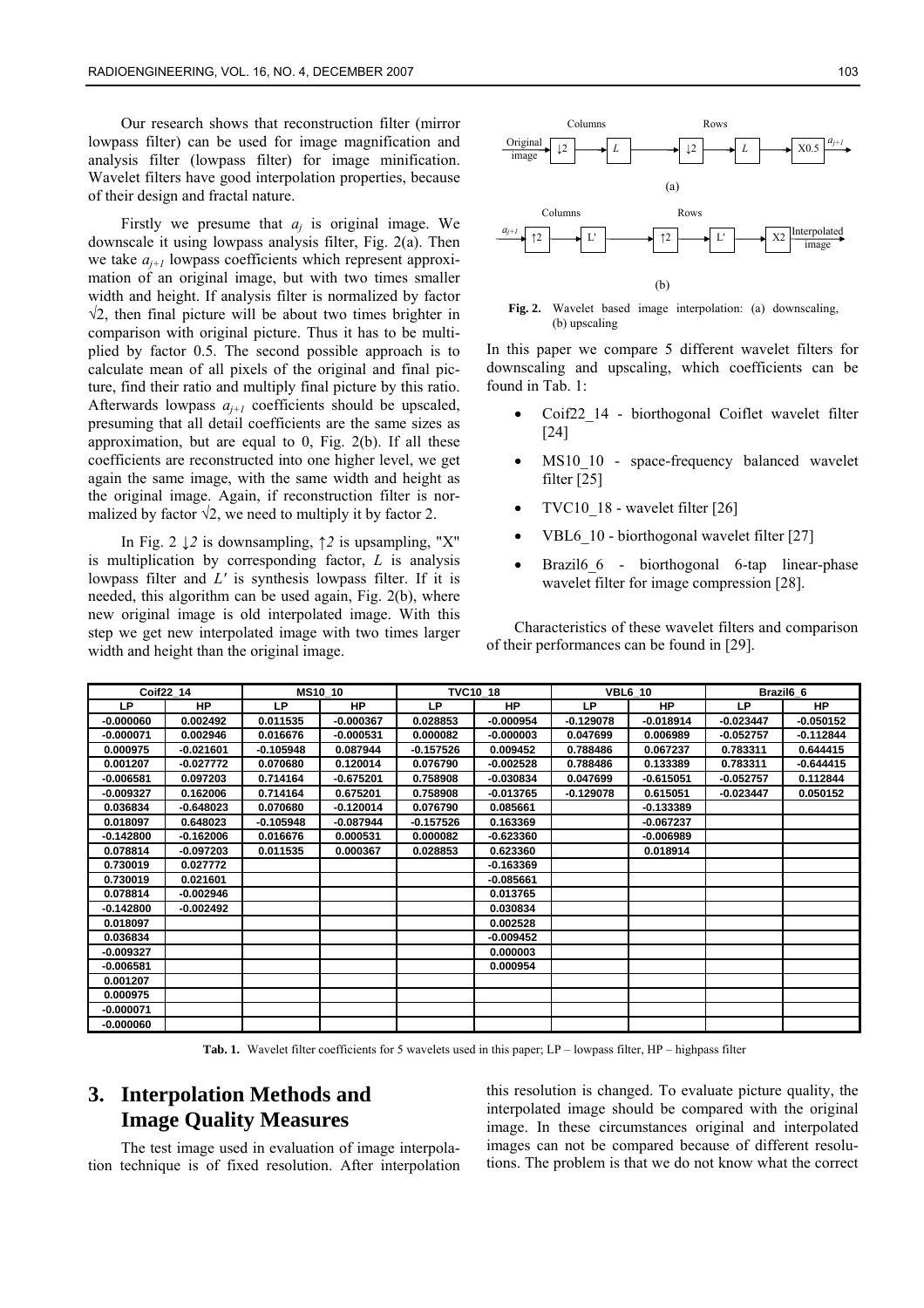magnified image is. So we start with an original image, generate a lower resolution version and then use different methods to magnify it. Then we compare the magnified image with the original image. This is not perfect but it provides a reasonable reference against which to measure the reconstruction quality [30]. Some authors [31] propose using the same interpolation method for downscaling and upscaling and then compare original and interpolated picture. A little different approach [32] uses one specific interpolation method (Daubechies 1) for downscaling and then different methods for upscaling. Some authors propose image rotation instead of scaling [1], [33]. Afterwards original and interpolated pictures are compared using various image quality measures. It will be shown that quality measures depend mostly on downsampling method. Most often, authors do not pay attention to this very important factor or even do not mention it. Of course upsampling can also improve or degrade results, but not nearly as much as downsampling.

In our research the original image is downscaled by a factor of two to generate the low resolution version of the original image, Fig. 3. The low resolution image is magnified using different methods by a factor 2. In all test pictures downsampling and upsampling are made using 5 wavelet interpolations already mentioned. To be able to compare them with standard interpolations, we also used bilinear [1] and B-spline [1] interpolation. All seven methods are used first for downsampling, and afterwards each of the computed low resolution images is upsampled with all interpolation methods.



**Fig. 3.** Image interpolation test setup.

To be able to compare original and interpolated image, we used 4 image quality measures for comparing seven mentioned interpolation methods:

- SNR (Signal to Noise Ratio) [1]
- PSNR (Peak Signal to Noise Ratio) [34]
- PQS (Picture Quality Scale) [35]
- SSIM (Structural Similarity Index) [36].

SNR is the ratio between the average power of a signal and the power of corrupting noise while PSNR is the ratio between the maximum possible power of a signal and the power of noise. SNR and PSNR are usually expressed in terms of the logarithmic decibel scale and they can be expressed as:

$$
SNR = 10 \log_{10} \frac{\sum_{i} \sum_{j} a_{i,j}^{2}}{\sum_{i} \sum_{j} (a_{i,j} - b_{i,j})^{2}}
$$
  
\n
$$
PSNR = 10 \log_{10} \frac{255^{2}}{MSE}
$$
  
\n
$$
\sum_{i} \sum_{j} (a_{i,j} - b_{i,j})^{2}
$$
  
\n
$$
MSE = \frac{\sum_{i} \sum_{j} (a_{i,j} - b_{i,j})^{2}}{x \cdot y}
$$
 (3)

In expressions  $a_{i,j}$  and  $b_{i,j}$  are pixels from original and interpolated image. *x* and *y* describe height and width of an image. MSE stands for Mean Square Error.

PQS is based on image features that affect image perception by the human eye [35]. PQS is constructed by regressions with Mean Opinion Score (MOS) that is measure of subjective picture quality with 5-level grading scale. PQS can take any value between 0 and 5 (grade 5 means excellent quality and grade 0 means unacceptable quality).

The Structural Similarity (SSIM) is a novel method for measuring the similarity between two images [36]. The SSIM can be viewed as a quality measure of one of the images being compared, while the other image is regarded as of perfect quality. It can give results between 0 and 1, where 1 means excellent quality and 0 means poor quality.

### **4. Results**

We compared interpolation methods using 4 test images: Lena [37], Baboon [37], text and medical [38] image, Fig. 4. Results are shown in Tab. 2 and Tab. 3. Results show that there are many different factors that can improve or degrade final results. Exclamation mark (!) after some PQS measures means that some of the weighting factors are out of their design range, so PQS could give inaccurate values. Figures 5 - 8 show part of corresponding test images from Fig. 4. These parts have width and height 100 pixels and are computed as the absolute difference between interpolated and original image. Because these images are 256 grayscales where 0 represents black and 255 white color, images on Figs. 5-8 are computed as 255 minus absolute difference (AD). However, some of images have very small difference (Lena and medical) and other have bigger difference (Baboon and especially text), so final images are computed as  $255 - (k \cdot AD)$ . *k* is ratio between 255 and maximal value in image of absolute differences (for Baboon *k*=2, Lena  $k=4$ , text  $k=1$  and for medical  $k=21$ ). In this way difference between original and interpolated image can be better seen. Parts of images that are white represent small or no difference and black areas represent bigger difference.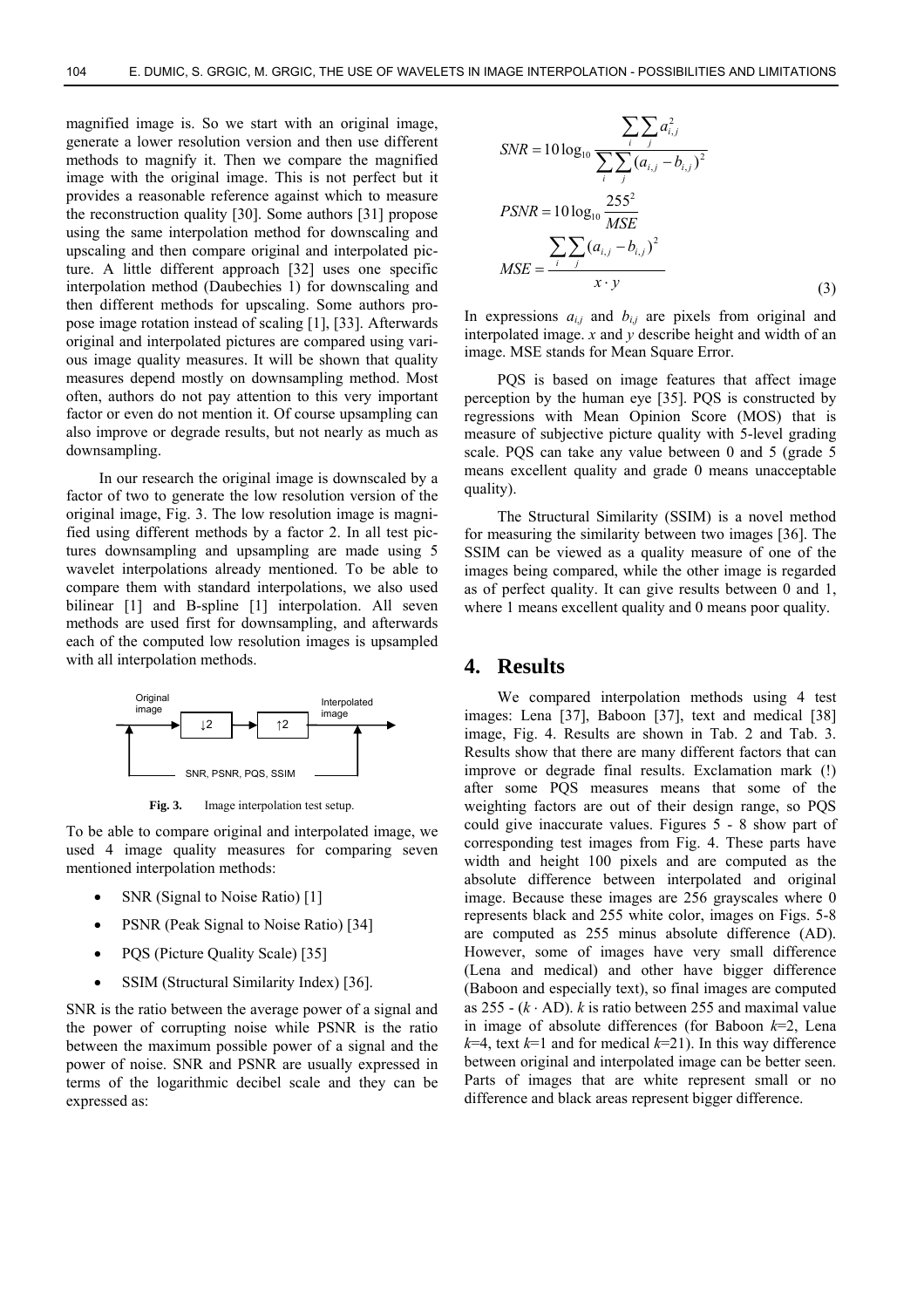

**Fig. 4.** Test images: (a) Lena, (b) Baboon, (c) text, (d) medical image.

All results depend on type of an image. The best results are obtained for images which don't have many details, like Lena or medical image (PQS higher than 4 and SSIM higher than 0.9). With high-detailed images like Baboon and text (they have many edges) interpolation results are not so good (SSIM for Baboon is about 0.75 and for text image about 0.5). PQS for text image gives inaccurate results for all methods, which means that it is very hard to achieve good interpolated image with text in it.

In comparison of image interpolation methods test images with different contents should be used to prove that some interpolation works well for different image types. Those results of comparison depend on image contents and quality metric. The results of different quality measures are not always correlated.

It can be seen from Tab. 2 and 3 that final SNR, PSNR, PQS and SSIM values depend mostly on downscaling method, not upscaling. Of course, upscaling also can improve or degrade results, but not nearly as much as downscaling.

In paper [32] Daubechies 1 (Haar) interpolation is used for downscaling by a factor of 2 (in this case it is same as bilinear). From Tab. 2 and 3 it can be seen that results for bilinear downscaling are sometimes better and sometimes worse than results with B-spline downscaling, but in all cases are worse than results with any of wavelet filters. This can be also seen on Figures 5 - 8. When comparing (a) and (b) which are downscaled using B-spline with (c) and (d) which are downscaled using TVC10\_18 wavelet filter, it is obvious that (c) and (d) have much smaller differences than (a) or (b), for all test images.

If we use the same downscaling and upscaling method as proposed in [31], results vary much more than results which are obtained using the same downscaling method but different upscaling methods. Intention of evaluation is to compare different upscaling methods and it is unwanted that downscaling method shapes results.

The best results for all upscaling methods are obtained if wavelet interpolations proposed in this paper are used for downscaling.

When we compare wavelet interpolations between themselves, from Tab. 2 and 3 it can be seen firstly that better results for all images are obtained using Coif22\_14, MS10\_10\_and TVC10\_18\_filters, in comparison with VBL6 10 and Brazil6 6 filters that give somewhat worse results, for all test images.

For Lena and medical image, the best results for all quality measures are achieved using TVC10\_18 filter for downscaling and for upscaling, although Coif22\_14 gives insignificantly worse results (also when it is used for both downscaling and upscaling).

For Baboon image the best results for SNR and PSNR are again obtained if we use TVC10\_18 wavelet filter. PQS (3.72) is the best if Coif22\_14 is used for downscaling and MS10 10 for upscaling. But here again TVC10 18 and Coif 22\_14 give insignificantly worse results when they are used in both directions (3.69 and 3.67 respectively). SSIM measure (0.79) is the best if TVC10 18 or VBL6 10 are used for downscaling and Coif22\_14 or MS10\_10 for upscaling. Here also TVC10\_18 and Coif22\_14 give only slightly worse results for SSIM measure when they are used in both directions (0.78).

If we look results for text image, which are generally much worse in comparison with results for other test images (e.g. PQS cannot be determined for any downscaling or upscaling method, meaning results are generally bad) 'best' results for SNR and PSNR measures are obtained if MS10\_10 filter is used for downscaling and upscaling. SSIM measure is the best (0.57) if TVC10\_18, VBL6 10 or Brazil6 6 filters are used for downscaling and MS10 10 is used for upscaling. Here again TVC10 18 and Coif22\_14 give slightly worse results for SNR and PSNR measure when used for downscaling and upscaling. Only SSIM is considerably worse (0.54). However, here we could also use bilinear interpolation (bilinear interpolation is the same as simple Haar wavelet filter [13]) for downscaling and some wavelet filter for upscaling, because text has sharp edges so shorter filter gives good results.

From the above results it can generally be concluded that longer filters like TVC10\_18 and Coif22\_14 can be proposed for downscaling or upscaling interpolations, because they show good interpolation properties for simple and complex image contents. But, if we want only to magnify some image, from the results it can be seen that Bspline also gives satisfactorily good results in comparison with wavelet upscaling interpolations (if same downscaling method is used). Also, usually the best results are obtained if the same wavelet filter is used for downscaling and upscaling, which could be expected, because of the construction of the wavelet coefficients (QMF filters). It can also be seen that it is very hard to magnify text if it is not stored as text but as image, because of its sharp edges.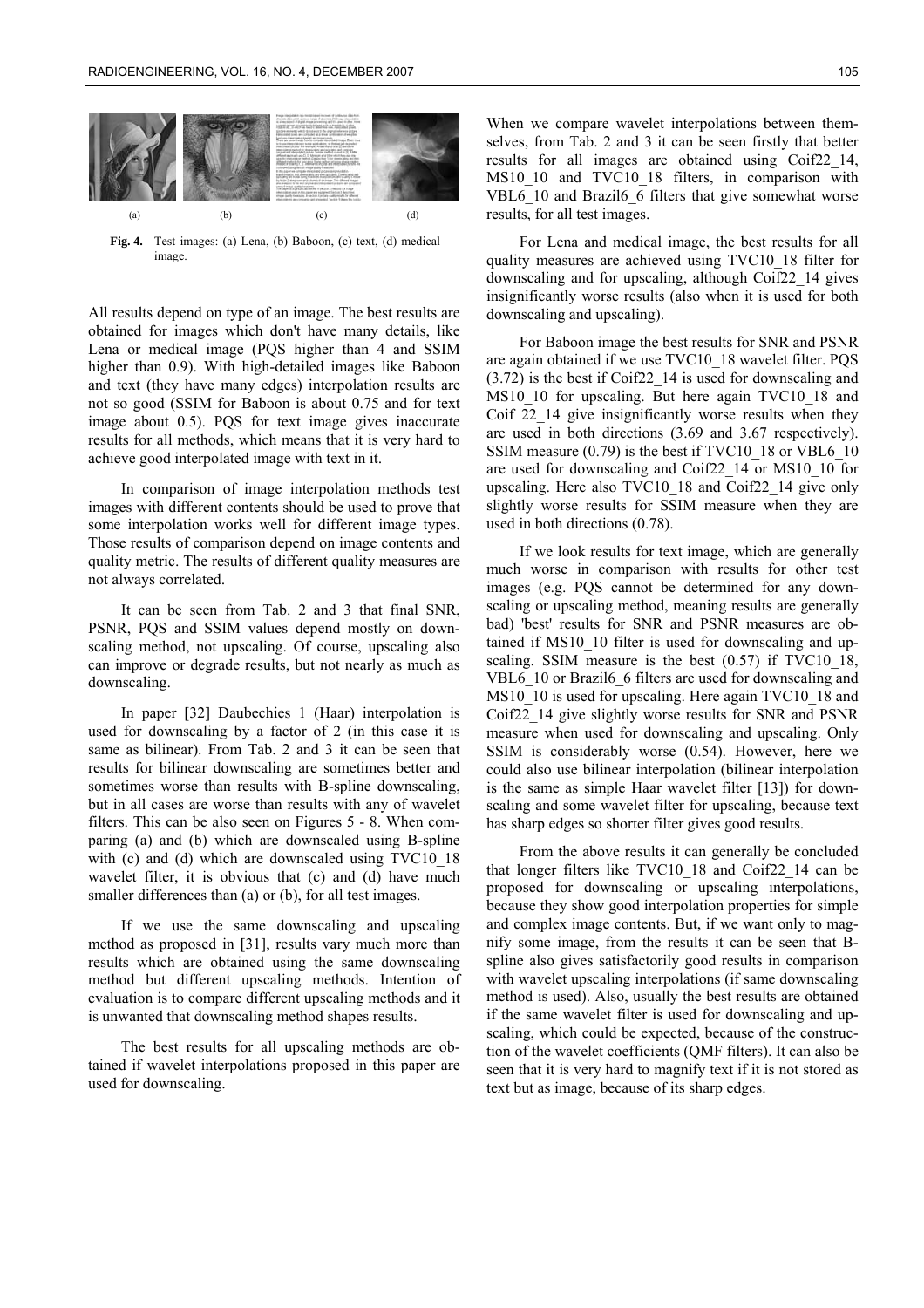|                              | <b>Baboon</b>                                        |                |                        |                      |                    |            |               | Lena                                                 |                              |       |                        |            |            |               |  |
|------------------------------|------------------------------------------------------|----------------|------------------------|----------------------|--------------------|------------|---------------|------------------------------------------------------|------------------------------|-------|------------------------|------------|------------|---------------|--|
| Upscaling                    | <b>Bilinear</b>                                      | <b>Bspline</b> | Coif                   | <b>MS</b>            | <b>TVC</b>         | <b>VBL</b> | <b>Brazil</b> | <b>Bilinear</b>                                      | <b>Bspline</b>               | Coif  | MS                     | <b>TVC</b> | <b>VBL</b> | <b>Brazil</b> |  |
|                              |                                                      |                | 22 14                  | 10 10                | $10_18$            | 6 10       | 66            |                                                      |                              | 22 14 | 10 10                  | 10 18      | $6_1$ 10   | 66            |  |
|                              | <b>Downscaling: Bilinear</b>                         |                |                        |                      |                    |            |               |                                                      | <b>Downscaling: Bilinear</b> |       |                        |            |            |               |  |
| SNR(dB)                      | 16.42                                                | 17.01          | 17.18                  | 17.23                | 17.07              | 16.98      | 17.08         | 26.61                                                | 28.72                        | 28.88 | 28.70                  | 28.44      | 27.78      | 28.07         |  |
| PSNR(dB)                     | 22.85                                                | 23.45          | 23.61                  | 23.66                | 23.50              | 23.41      | 23.52         | 33.47                                                | 35.58                        | 35.75 | 35.56                  | 35.30      | 34.64      | 34.94         |  |
| <b>PQS</b>                   | $-1.62!$                                             | 2.20           | 2.46                   | 2.60                 | 1.95               | 1.31       | 2.00          | 1.02!                                                | 3.62                         | 3.72  | 3.81                   | 3.11       | 2.16       | 3.10          |  |
| <b>SSIM</b>                  | 0.67                                                 | 0.74           | 0.75                   | 0.76                 | 0.74               | 0.73       | 0.74          | 0.92                                                 | 0.94                         | 0.94  | 0.94                   | 0.94       | 0.93       | 0.93          |  |
|                              | <b>Downscaling: B-spline</b>                         |                |                        |                      |                    |            |               |                                                      | <b>Downscaling: B-spline</b> |       |                        |            |            |               |  |
| SNR(dB)                      | 16.59                                                | 16.57          | 16.63                  | 16.62                | 16.72              | 16.83      | 16.83         | 27.34                                                | 28.79                        | 28.78 | 28.39                  | 28.72      | 28.29      | 28.30         |  |
| PSNR(dB)                     | 23.02                                                | 23.01          | 23.06                  | 23.06                | 23.16              | 23.26      | 23.27         | 34.20                                                | 35.66                        | 35.64 | 35.25                  | 35.58      | 35.15      | 35.16         |  |
| <b>PQS</b>                   | 0.25                                                 | 1.99           | 2.13                   | 2.23                 | 2.06               | 1.88       | 2.12          | 1.86                                                 | 3.70                         | 3.74  | 3.72                   | 3.55       | 2.92       | 3.57          |  |
| <b>SSIM</b>                  | 0.70                                                 | 0.74           | 0.75                   | 0.76                 | 0.75               | 0.75       | 0.76          | 0.93                                                 | 0.94                         | 0.94  | 0.94                   | 0.94       | 0.94       | 0.94          |  |
|                              |                                                      |                | Downscaling: Coif22_14 |                      |                    |            |               |                                                      |                              |       | Downscaling: Coif22 14 |            |            |               |  |
| SNR(dB)                      | 16.84                                                | 17.47          | 17.55                  | 17.41                | 17.51              | 17.37      | 17.34         | 27.54                                                | 29.61                        | 29.59 | 29.01                  | 29.43      | 28.73      | 28.68         |  |
| PSNR(dB)                     | 23.28                                                | 23.91          | 23.99                  | 23.85                | 23.94              | 23.81      | 23.77         | 34.40                                                | 36.47                        | 36.48 | 35.87                  | 36.28      | 35.60      | 35.54         |  |
| <b>PQS</b>                   | 0.77                                                 | 3.54           | 3.67                   | 3.72                 | 3.43               | 2.94       | 3.43          | 2.16                                                 | 4.51                         | 4.56  | 4.51                   | 4.24       | 3.39       | 4.24          |  |
| <b>SSIM</b>                  | 0.71                                                 | 0.77           | 0.78                   | 0.78                 | 0.77               | 0.76       | 0.77          | 0.93                                                 | 0.94                         | 0.95  | 0.94                   | 0.94       | 0.94       | 0.94          |  |
|                              |                                                      |                |                        | Downscaling: MS10_10 |                    |            |               | Downscaling: MS10_10                                 |                              |       |                        |            |            |               |  |
| SNR(dB)                      | 16.71                                                | 17.37          | 17.49                  | 17.43                | 17.41              | 17.28      | 17.30         | 27.26                                                | 29.41                        | 29.48 | 29.04                  | 29.20      | 28.49      | 28.57         |  |
| PSNR(dB)                     | 23.15                                                | 23.80          | 23.92                  | 23.86                | $23.\overline{85}$ | 23.72      | 23.74         | 34.12                                                | 36.27                        | 36.34 | 35.90                  | 36.06      | 35.35      | 35.43         |  |
| <b>PQS</b>                   | 0.16!                                                | 3.25           | 3.43                   | 3.51                 | 3.08               | 2.53       | 3.09          | 1.84                                                 | 4.34                         | 4.43  | 4.45                   | 3.98       | 3.06       | 3.97          |  |
| <b>SSIM</b>                  | 0.70                                                 | 0.76           | 0.77                   | 0.78                 | 0.76               | 0.75       | 0.76          | 0.92                                                 | 0.94                         | 0.94  | 0.94                   | 0.94       | 0.94       | 0.94          |  |
|                              |                                                      |                | Downscaling: TVC10_18  |                      |                    |            |               | Downscaling: TVC10_18                                |                              |       |                        |            |            |               |  |
| $\overline{\text{SNR}}$ (dB) | 17.01                                                | 17.47          | 17.50                  | 17.31                | 17.56              | 17.46      | 17.35         | 28.06                                                | 29.55                        | 29.41 | 28.70                  | 29.62      | 29.10      | 28.72         |  |
| PSNR(dB)                     | 23.45                                                | 23.91          | 23.94                  | 23.75                | 23.99              | 23.89      | 23.78         | 34.92                                                | 36.41                        | 36.28 | 35.56                  | 36.48      | 35.96      | 35.58         |  |
| <b>PQS</b>                   | 1.74                                                 | 3.50           | 3.56                   | 3.57                 | 3.69               | 3.45       | 3.70          | 2.92                                                 | 4.23                         | 4.20  | 4.12                   | 4.58       | 4.03       | 4.55          |  |
| <b>SSIM</b>                  | 0.79<br>0.79<br>0.72<br>0.78<br>0.78<br>0.77<br>0.78 |                |                        |                      |                    |            |               | 0.94<br>0.94<br>0.93<br>0.95<br>0.94<br>0.94<br>0.94 |                              |       |                        |            |            |               |  |
|                              | Downscaling: VBL 6_10                                |                |                        |                      |                    |            |               |                                                      | Downscaling: VBL 6_10        |       |                        |            |            |               |  |
| SNR(dB)                      | 17.07                                                | 17.32          | 17.35                  | 17.19                | 17.47              | 17.46      | 17.31         | 28.39                                                | 29.05                        | 28.89 | 28.19                  | 29.37      | 29.25      | 28.51         |  |
| PSNR(dB)                     | 23.51                                                | 23.76          | 23.79                  | 23.63                | 23.90              | 23.89      | 23.74         | 35.25                                                | 35.91                        | 35.75 | 35.05                  | 36.23      | 36.11      | 35.37         |  |
| <b>PQS</b>                   | 2.18                                                 | 3.08           | 3.12                   | 3.13                 | 3.38               | 3.47       | 3.41          | 3.53                                                 | 3.53                         | 3.50  | 3.37                   | 3.99       | 4.45       | 3.98          |  |
| <b>SSIM</b>                  | 0.73                                                 | 0.78           | 0.79                   | 0.79                 | 0.78               | 0.78       | 0.78          | 0.94                                                 | 0.94                         | 0.94  | 0.94                   | 0.94       | 0.94       | 0.94          |  |
|                              | <b>Downscaling: Brazil</b>                           |                |                        |                      |                    |            |               | <b>Downscaling: Brazil</b>                           |                              |       |                        |            |            |               |  |
| SNR(dB)                      | 16.72                                                | 17.09          | 17.19                  | 17.18                | 17.19              | 17.18      | 17.21         | 27.44                                                | 29.22                        | 29.25 | 28.84                  | 29.12      | 28.59      | 28.58         |  |
| PSNR(dB)                     | 23.16                                                | 23.52          | 23.63                  | 23.62                | 23.63              | 23.62      | 23.64         | 34.31                                                | 36.08                        | 36.12 | 35.70                  | 35.98      | 35.45      | 35.44         |  |
| <b>PQS</b>                   | 0.44                                                 | 2.66           | 2.80                   | 2.88                 | 2.67               | 2.36       | 2.71          | 2.13                                                 | 4.08                         | 4.12  | 4.06                   | 3.94       | 3.28       | 3.94          |  |
| <b>SSIM</b>                  | 0.71                                                 | 0.76           | 0.77                   | 0.77                 | 0.76               | 0.76       | 0.77          | 0.93                                                 | 0.94                         | 0.94  | 0.94                   | 0.94       | 0.94       | 0.94          |  |

**Tab. 2.** Interpolation results for Baboon and Lena images.



**Fig. 5.** Part of Baboon image: (a) B-spline downscaling and B-spline upscaling, (b) B-spline downscaling and TVC10\_18 upscaling, (c) TVC10\_18 downscaling and B-spline upscaling, (d) TVC10\_18 downscaling and TVC10\_18 upscaling.



**Fig. 6.** Part of Lena image: (a) B-spline downscaling and B-spline upscaling, (b) B-spline downscaling and TVC10\_18 upscaling, (c) TVC10\_18 downscaling and B-spline upscaling, (d) TVC10\_18 downscaling and TVC10\_18 upscaling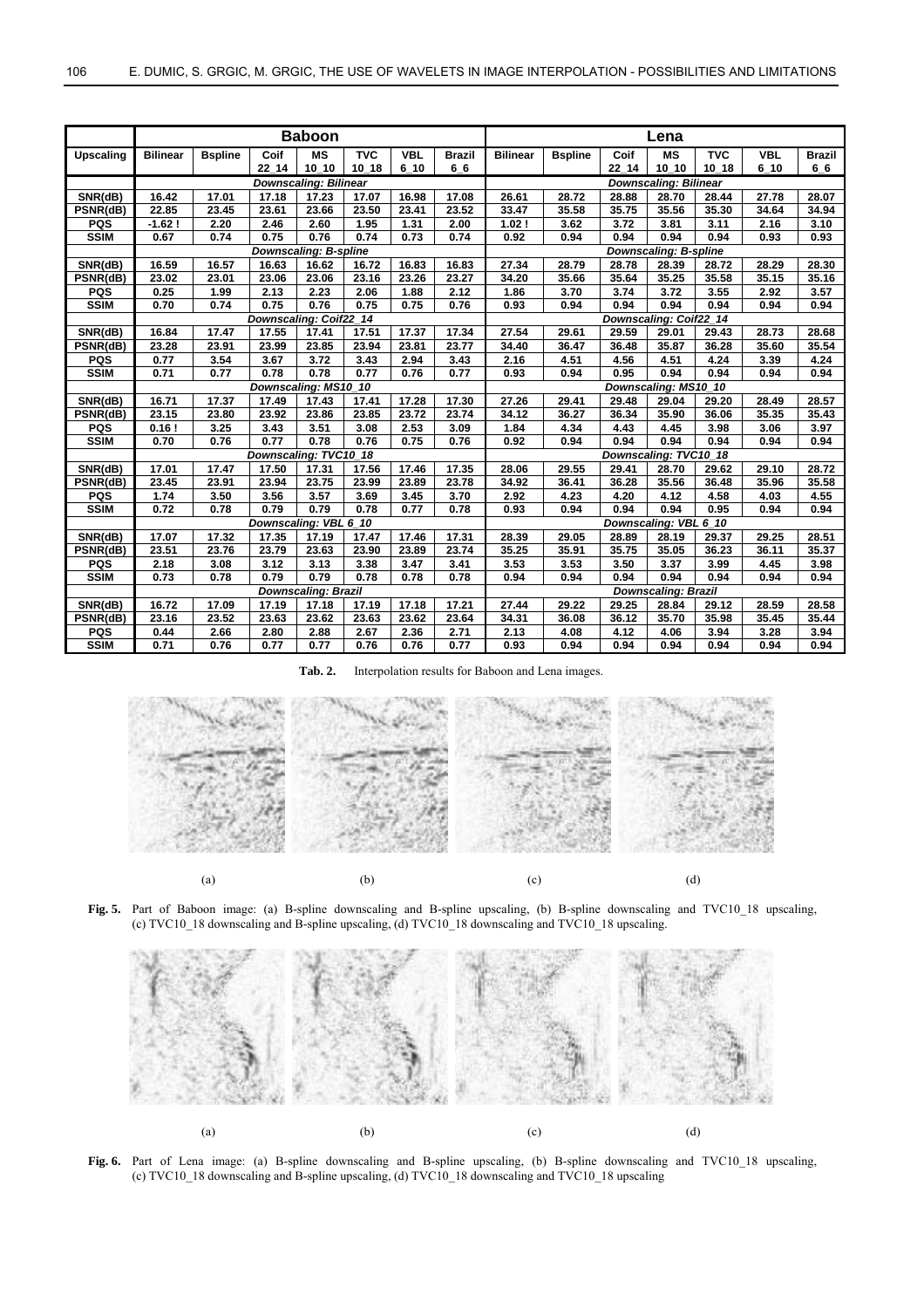|                  | <b>Text</b>                  |                |           |                        |            |            |               | <b>Medical</b>             |                              |       |                        |            |            |               |  |
|------------------|------------------------------|----------------|-----------|------------------------|------------|------------|---------------|----------------------------|------------------------------|-------|------------------------|------------|------------|---------------|--|
| <b>Upscaling</b> | <b>Bilinea</b>               | <b>Bspline</b> | Coif      | MS                     | <b>TVC</b> | <b>VBL</b> | <b>Brazil</b> | <b>Bilinea</b>             | <b>Bspline</b>               | Coif  | ΜS                     | <b>TVC</b> | <b>VBL</b> | <b>Brazil</b> |  |
|                  | r                            |                | $22 - 14$ | 10 10                  | 10 18      | 610        | 66            | r                          |                              | 22 14 | $10_10$                | $10_18$    | 610        | 66            |  |
|                  | <b>Downscaling: Bilinear</b> |                |           |                        |            |            |               |                            | <b>Downscaling: Bilinear</b> |       |                        |            |            |               |  |
| SNR(dB)          | 10.88                        | 11.02          | 11.12     | 11.25                  | 11.10      | 11.16      | 11.25         | 37.76                      | 39.66                        | 39.79 | 39.58                  | 39.43      | 38.79      | 39.09         |  |
| PSNR(dB)         | 11.45                        | 11.59          | 11.68     | 11.81                  | 11.67      | 11.73      | 11.82         | 44.62                      | 46.52                        | 46.65 | 46.44                  | 46.29      | 45.65      | 45.95         |  |
| <b>PQS</b>       | $-4.80!$                     | $-2.95$ !      | $-2.69$ ! | $-2.47!$               | $-3.02$ !  | $-3.33!$   | $-2.97!$      | 2.91                       | 4.46                         | 4.49  | 4.58                   | 4.15       | 3.37       | 4.12          |  |
| <b>SSIM</b>      | 0.45                         | 0.50           | 0.53      | 0.55                   | 0.51       | 0.52       | 0.54          | 0.98                       | 0.98                         | 0.98  | 0.98                   | 0.98       | 0.98       | 0.98          |  |
|                  | <b>Downscaling: B-spline</b> |                |           |                        |            |            |               |                            | <b>Downscaling: B-spline</b> |       |                        |            |            |               |  |
| SNR(dB)          | 10.84                        | 10.75          | 10.82     | 10.93                  | 10.87      | 11.00      | 11.07         | 38.49                      | 39.71                        | 39.68 | 39.30                  | 39.67      | 39.28      | 39.29         |  |
| PSNR(dB)         | 11.41                        | 11.31          | 11.38     | 11.50                  | 11.43      | 11.57      | 11.63         | 45.35                      | 46.57                        | 46.54 | 46.16                  | 46.53      | 46.14      | 46.15         |  |
| <b>PQS</b>       | $-2.99!$                     | $-1.59$ !      | $-1.44!$  | $-1.34!$               | $-1.65!$   | $-1.91$ !  | $-1.65!$      | 3.47                       | 4.64                         | 4.65  | 4.62                   | 4.50       | 3.86       | 4.52          |  |
| <b>SSIM</b>      | 0.48                         | 0.52           | 0.54      | 0.56                   | 0.53       | 0.54       | 0.56          | 0.98                       | 0.98                         | 0.98  | 0.98                   | 0.98       | 0.98       | 0.98          |  |
|                  |                              |                |           | Downscaling: Coif22_14 |            |            |               |                            |                              |       | Downscaling: Coif22_14 |            |            |               |  |
| SNR(dB)          | 10.97                        | 11.18          | 11.26     | 11.32                  | 11.23      | 11.25      | 11.31         | 38.67                      | 40.45                        | 40.41 | 39.87                  | 40.31      | 39.68      | 39.65         |  |
| PSNR(dB)         | 11.53                        | 11.75          | 11.82     | 11.89                  | 11.80      | 11.82      | 11.87         | 45.53                      | 47.31                        | 47.27 | 46.73                  | 47.17      | 46.54      | 46.51         |  |
| <b>PQS</b>       | $-4.25!$                     | $-2.20$ !      | $-2.02$ ! | $-1.91!$               | $-2.36$ !  | $-2.73!$   | $-2.37!$      | 3.50                       | 4.94                         | 4.95  | 4.91                   | 4.73       | 4.01       | 4.72          |  |
| <b>SSIM</b>      | 0.47                         | 0.52           | 0.54      | 0.56                   | 0.53       | 0.53       | 0.54          | 0.98                       | 0.99                         | 0.99  | 0.98                   | 0.99       | 0.98       | 0.98          |  |
|                  | Downscaling: MS10_10         |                |           |                        |            |            |               |                            | Downscaling: MS10_10         |       |                        |            |            |               |  |
| SNR(dB)          | 10.95                        | 11.15          | 11.24     | 11.33                  | 11.21      | 11.24      | 11.31         | 38.39                      | 40.26                        | 40.31 | 39.90                  | 40.11      | 39.45      | 39.55         |  |
| PSNR(dB)         | 11.51                        | 11.72          | 11.81     | 11.90                  | 11.78      | 11.80      | 11.87         | 45.25                      | 47.12                        | 47.17 | 46.76                  | 46.97      | 46.31      | 46.41         |  |
| <b>PQS</b>       | $-4.47!$                     | $-2.44!$       | $-2.24!$  | $-2.11!$               | $-2.57!$   | $-2.95!$   | $-2.59$ !     | 3.34                       | 4.83                         | 4.85  | 4.90                   | 4.55       | 3.81       | 4.55          |  |
| <b>SSIM</b>      | 0.46                         | 0.52           | 0.54      | 0.55                   | 0.52       | 0.52       | 0.54          | 0.98                       | 0.99                         | 0.99  | 0.98                   | 0.99       | 0.98       | 0.98          |  |
|                  | Downscaling: TVC10_18        |                |           |                        |            |            |               | Downscaling: TVC10_18      |                              |       |                        |            |            |               |  |
| SNR(dB)          | 10.99                        | 11.17          | 11.24     | 11.30                  | 11.23      | 11.26      | 11.31         | 39.15                      | 40.40                        | 40.27 | 39.61                  | 40.46      | 40.00      | 39.68         |  |
| PSNR(dB)         | 11.56                        | 11.73          | 11.80     | 11.87                  | 11.79      | 11.83      | 11.87         | 46.01                      | 47.26                        | 47.13 | 46.47                  | 47.32      | 46.87      | 46.54         |  |
| <b>PQS</b>       | $-3.74$ !                    | $-1.82$ !      | $-1.64!$  | $-1.54$ !              | $-1.98$    | $-2.35!$   | $-2.00!$      | 3.91                       | 4.76                         | 4.73  | 4.61                   | 4.98       | 4.35       | 4.95          |  |
| <b>SSIM</b>      | 0.47                         | 0.53           | 0.55      | 0.57                   | 0.54       | 0.54       | 0.55          | 0.98                       | 0.99                         | 0.99  | 0.98                   | 0.99       | 0.99       | 0.98          |  |
|                  | Downscaling: VBL 6_10        |                |           |                        |            |            |               |                            | Downscaling: VBL 6 10        |       |                        |            |            |               |  |
| SNR(dB)          | 11.01                        | 11.09          | 11.16     | 11.25                  | 11.18      | 11.25      | 11.30         | 39.50                      | 39.88                        | 39.75 | 39.08                  | 40.19      | 40.18      | 39.45         |  |
| PSNR(dB)         | 11.57                        | 11.66          | 11.73     | 11.81                  | 11.74      | 11.81      | 11.86         | 46.36                      | 46.74                        | 46.61 | 45.94                  | 47.05      | 47.04      | 46.31         |  |
| <b>PQS</b>       | $-3.20$ !                    | $-1.54$ !      | $-1.38$ ! | $-1.22!$               | $-1.69!$   | $-1.98!$   | $-1.66!$      | 4.51                       | 4.04                         | 4.00  | 3.80                   | 4.43       | 4.93       | 4.40          |  |
| <b>SSIM</b>      | 0.48                         | 0.53           | 0.55      | 0.57                   | 0.54       | 0.55       | 0.56          | 0.98                       | 0.99                         | 0.99  | 0.98                   | 0.99       | 0.99       | 0.98          |  |
|                  | <b>Downscaling: Brazil</b>   |                |           |                        |            |            |               | <b>Downscaling: Brazil</b> |                              |       |                        |            |            |               |  |
| SNR(dB)          | 10.96                        | 11.01          | 11.09     | 11.20                  | 11.10      | 11.19      | 11.26         | 38.61                      | 40.09                        | 40.11 | 39.71                  | 40.04      | 39.58      | 39.56         |  |
| PSNR(dB)         | 11.53                        | 11.57          | 11.65     | 11.77                  | 11.67      | 11.76      | 11.83         | 45.47                      | 46.95                        | 46.97 | 46.57                  | 46.90      | 46.44      | 46.42         |  |
| <b>PQS</b>       | $-3.55!$                     | $-2.00$ !      | $-1.78$ ! | $-1.61!$               | $-2.06$ !  | $-2.30$ !  | $-2.01!$      | 3.60                       | 4.77                         | 4.78  | 4.70                   | 4.68       | 4.09       | 4.68          |  |
| <b>SSIM</b>      | 0.48                         | 0.52           | 0.54      | 0.57                   | 0.53       | 0.54       | 0.56          | 0.98                       | 0.99                         | 0.99  | 0.98                   | 0.98       | 0.98       | 0.98          |  |

**Tab. 3.** Interpolation results for text and medical images.

RIPLE ARRIVE OF LIBRAL ARRIVE OF LIBRA ARRIVE OF LIBRA ARRIVE OF L ixels are comp ixels are comp ixels are comp ixels are comp rpolation kenne rpolation kenne rpolation kenne rpolation kenne arel ways how arel ways how arel ways how arel ways how polation in som polation in som polation in som polation in som icture. For exa icture. For exa icture. For exa icture. For exa

(a)  $(b)$   $(c)$   $(d)$ 

**Fig. 7.** Part of text image: (a) B-spline downscaling and B-spline upscaling, (b) B-spline downscaling and TVC10\_18 upscaling, (c) TVC10\_18 downscaling and B-spline upscaling, (d) TVC10\_18 downscaling and TVC10\_18 upscaling.



**Fig. 8.** Part of medical image: (a) B-spline downscaling and B-spline upscaling, (b) B-spline downscaling and TVC10\_18 upscaling, (c) TVC10\_18 downscaling and B-spline upscaling, (d) TVC10\_18 downscaling and TVC10\_18 upscaling.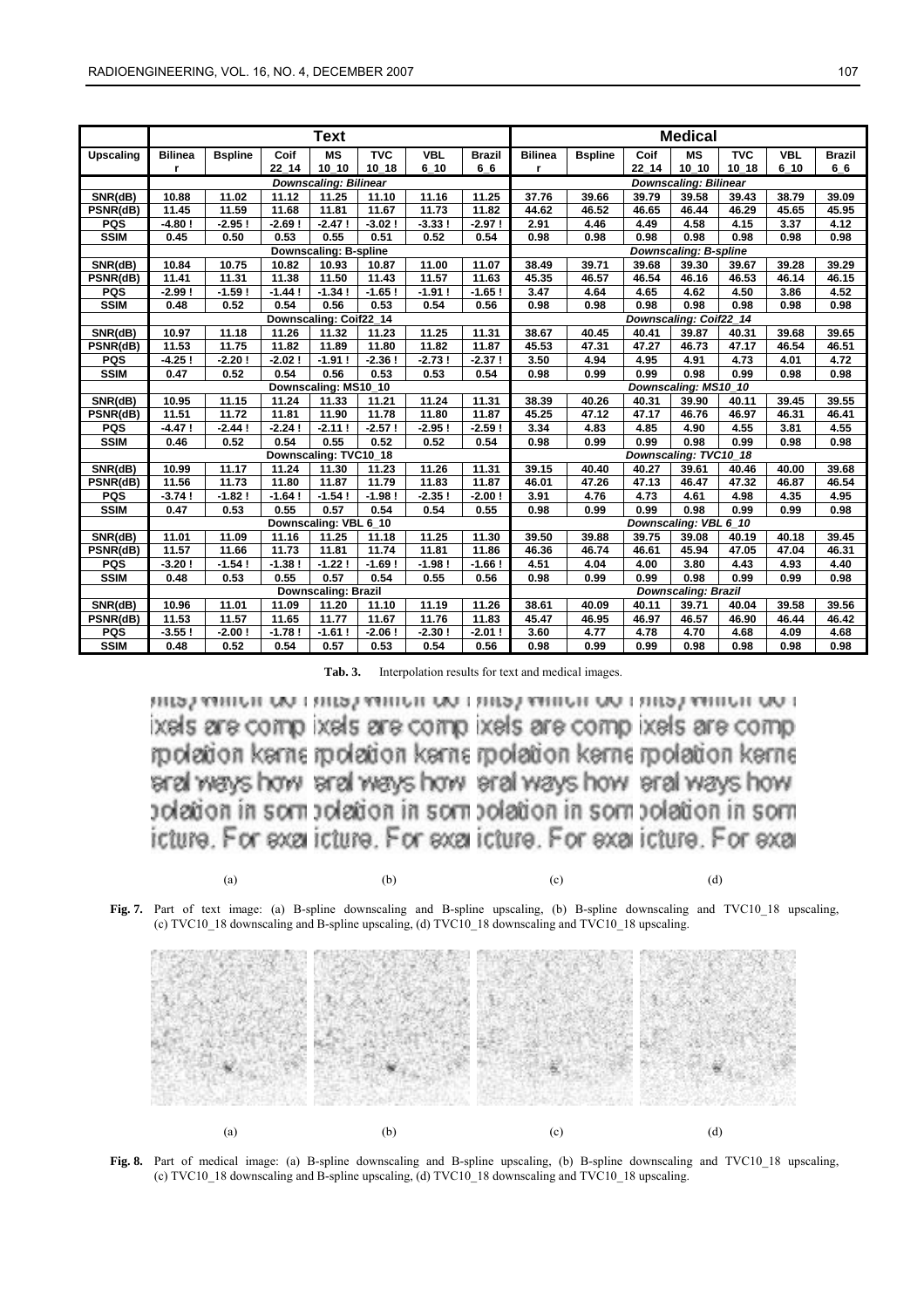### **5. Conclusion**

In this paper we present simple and efficient method for image interpolation using inverse DWT. We also examined how different downscaling interpolation methods, quality metrics and image contents influence on picture quality after upscaling interpolation. Our results show that for fair comparison of image interpolation methods, picture quality assessment should be properly defined and performed. Otherwise, results of comparison can be incorrect. In this comparison few rules should be followed: downscaling method should be precisely defined, different quality measures and test images with different contents should be used to prove that some interpolation works well for different image types and quality metrics. Wavelet downscaling methods proposed in this paper give significantly better results for all measures, all images and all upscaling methods in comparison with traditional interpolation methods, like bilinear or B-spline. It means that wavelet based techniques can be considered as a good starting point for evaluation of interpolation methods.

### **Acknowledgements**

The work described in this paper was conducted under the research projects: "Picture Quality Management in Digital Video Broadcasting" (036-0361630-1635) and "Intelligent Image Features Extraction in Knowledge Discovery Systems" (036-0982560-1643), supported by the Ministry of Science, Education and Sports of the Republic of Croatia.

### **References**

- [1] THÉVENAZ, P., BLU, T., UNSER, M. Image interpolation and resampling. In *Handbook of Medical Imaging, Processing and Analysis*, I.N. Bankman, Ed., Academic Press, San Diego CA, USA, pp. 393-420, 2000.
- [2] ROWLAND, S. W. Computer implementation of image reconstruction formulas. In *Image Reconstruction from Projections: Implementation and Applications*, G. T. Herman Ed. Berlin, Germany: Springer- Verlag, pp. 9–70, 1979.
- [3] FAIRES, J. D., BURDEN, R. L. *Numerical Methods*. Boston, MA: PWS, 1993.
- [4] HOU, H. S., ANDREWS, H. C. Cubic splines for image interpolation and digital filtering. *IEEE Trans. Acoust., Speech, Signal Processing*, 1978, vol. ASSP-26, no. 6, pp. 508–517.
- [5] KEYS, R. G. Cubic convolution interpolation for digital image processing. *IEEE Trans. Acoust., Speech, Signal Processing*, 1981, vol. ASSP-29, no. 6, pp. 1153–1160.
- [6] MAELAND, E. On the comparison of interpolation Methods. *IEEE Trans. Med. Imag.*, 1988, vol. MI-7, pp. 213–217.
- [7] PARKER, J. A., KENYON, R. V., TROXEL, D. E. Comparison of interpolating methods for image resampling. *IEEE Trans. Med. Imag.*, 1983, vol. MI-2, pp. 31–39.
- [8] DANIELSSON, P. E., HAMMERIN, M. *High Accuracy Rotation of Images*. Department of Electrical Engineering, Linkoping University, Sweden, Tech. Rep. LiTH-ISY-I-11521990.
- [9] DANIELSSON, P. E., HAMMERIN, M. Note: High accuracy rotation of images. *CVGIP: Graph. Models Image Processing*, 1992, vol. 54, no. 4, pp. 340–344.
- [10] UNSER, M., ALDROUBI, A., EDEN, M. Fast B-splines transforms for continuous image representation and interpolation. *IEEE Trans. Pattern Anal. Machine Intell.*, 1991, vol. 13, pp. 277–285.
- [11] APPLEDORN, C. R. A new approach to the interpolation of sampled data. *IEEE Trans. Med. Imag.*, 1996, vol. 15, pp. 369–376.
- [12] DODGSON, N. A. Quadratic interpolation for image resampling. *IEEE Trans. Image Processing*, 1997, vol. 6, pp. 1322–1326.
- [13] MALLAT, S. *A Wavelet Tour of Signal Processing.* Second edition, Academic Press, 1999.
- [14] CHANG, S. G., CVETKOVIC, Z., VETTERLI, M. Resolution enhancement of images using wavelet transform extrema interpolation. *IEEE ICASSP*, May 1995, pp. 2379-2382.
- [15] CAREY, W. K., CHUANG, D. B., HEMAMI, S. S. Regularitypreserving image interpolation. *IEEE Trans. Image Proc.*, 1999, vol. 8, no. 9, pp. 1293-1297.
- [16] MALLAT, S., ZHONG, S. Characterization of signals from multiscale edges. *IEEE Trans. Pattern Analysis and Machine Intelligence*, July 1992, vol. 14, no. 7, pp. 710-732.
- [17] HUANG, Y. L., CHANG, R. F. MLP interpolation for digital image processing using wavelet transform. In *Proceedings of IEEE ICASSP-99*, Phoenix (Arizona, USA), pp. 3217-3220.
- [18] KINEBUCHI, K., MURESAN, D. D., PARKS, T. W. Image interpolation using wavelet-based Hidden Markov Trees. In *Proceedings of IEEE Inter. Conf. Acoustics, Speech, and Signal Processing*. 7-11 May 2001, vol. 3, pp. 1957-1960.
- [19] WOO, D. H. , EOM, I. K., KIM, Y. S. Image interpolation based on interscale dependency in wavelet domain. *IEEE ICIP*, Oct. 2004, vol. 3, pp. 1687-1690.
- [20] ZHU, Y., SCHWARTZ, S. C., ORCHARD, M. T. Wavelet domain image interpolation via statistical estimation. In *Proc. IEEE Inter. Conf. Image Proc.*, 07-10 Oct. 2001, vol. 3, pp. 840 - 843.
- [21] UNSER, M. Approximation power of biorthogonal wavelet expansions. *IEEE Trans. Signal Proc.*, March 1996, vol. 44, no. 3, pp. 519-527.
- [22] CHANG, S. G., CVETKOVIC, Z., VETTERLI*,* M. Locally adaptive wavelet-based image interpolation. *IEEE Trans. Image Proc.*, June 2006, vol. 15, no. 6, pp. 1471-1485.
- [23] COHEN, A., DAUBECHIES, I., FEAUVEAU, J. C. Biorthogonal bases of compactly supported wavelets. *Communications on Pure and Applied Mathematics*, 1992, vol. 45, no. 5, pp. 485-560.
- [24] WEI, D., PAI, H. T., BOVIK, A.C. Antisymmetric biorthogonal coiflets for image coding. In *IEEE International Conference on Image Processing*, October 1998, pp. 282-286.
- [25] MONRO, D. M., SHERLOCK, B. G. Space-frequency balance in biorthogonal wavelets. In *IEEE Inter. Conf. Image Proc.*, 1997, vol. 1, pp. 624-627.
- [26] TSAI, M. J., VILLASENOR, J. D., CHEN, F. Stack run image coding. *IEEE Trans. Circuits and Systems for Video Technology*, October 1996, vol. 6, pp. 519-521.
- [27] VILLASENOR, J. D., BELZER, B., LIAO, J. Wavelet filter evaluation for image compression. *IEEE Trans. on Image Proc*., August 1995, vol. 4, no. 8.